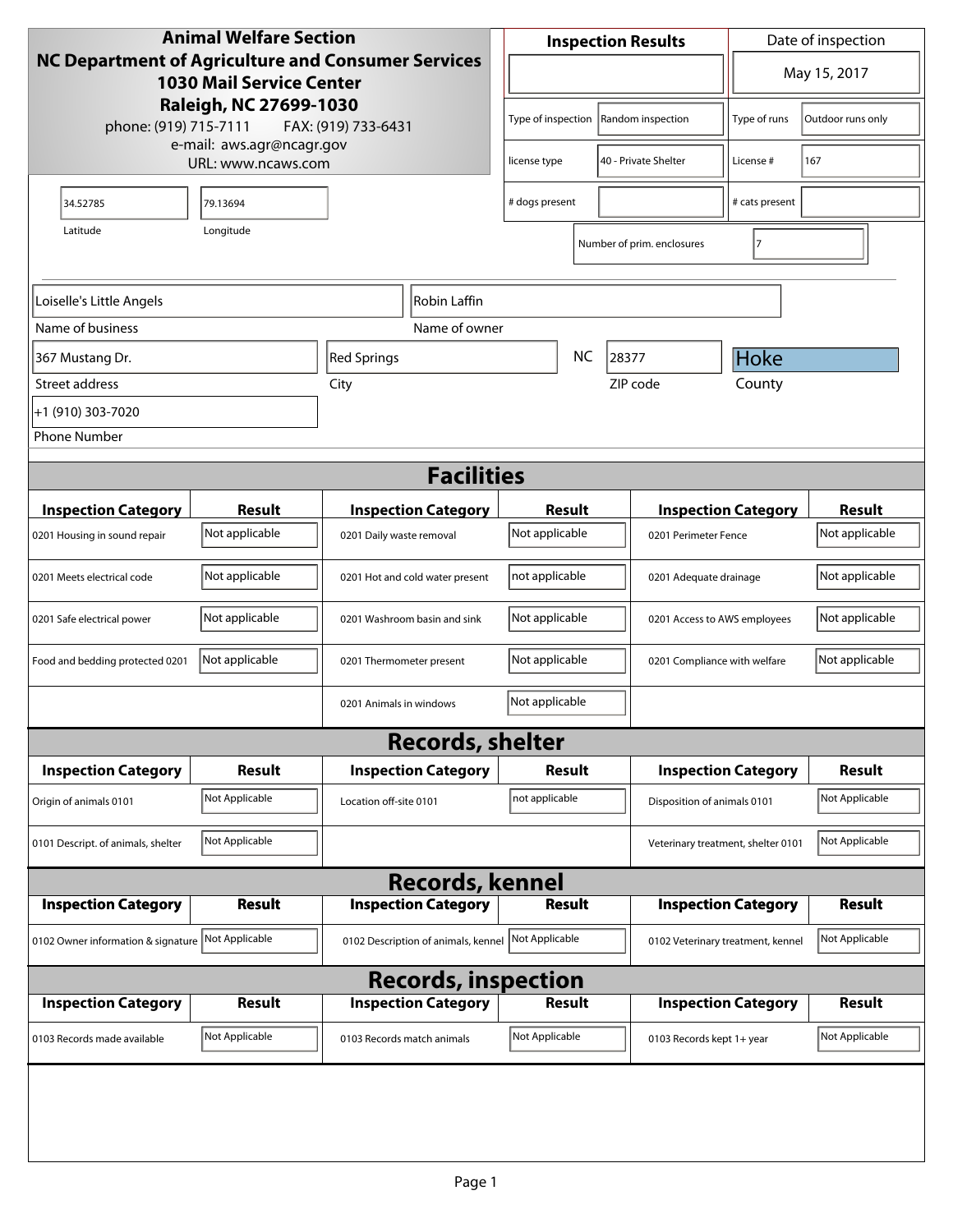| <b>Animal Welfare Section, NCDA&amp;CS</b>                  |                              |                                    | Date of inspection<br><b>Inspection Results</b> |                                    |                |  |  |  |
|-------------------------------------------------------------|------------------------------|------------------------------------|-------------------------------------------------|------------------------------------|----------------|--|--|--|
|                                                             | Inspection Report, continued |                                    |                                                 | May 15, 2017                       |                |  |  |  |
| Loiselle's Little Angels                                    |                              | <b>Robin Laffin</b>                |                                                 | <b>NC</b>                          |                |  |  |  |
| <b>Indoor facilities</b>                                    |                              |                                    |                                                 |                                    |                |  |  |  |
| <b>Inspection Category</b>                                  | <b>Result</b>                | <b>Inspection Category</b>         | Result                                          | <b>Inspection Category</b>         | <b>Result</b>  |  |  |  |
| 0202 Ambient temperature, indoor                            | Not Applicable               | 0202 Ventilation, indoor           | Not Applicable                                  | 0202 Lighting, indoor              | Not Applicable |  |  |  |
| 0202 Imperv./Sanitary surf., indoor                         | Not Applicable               | 0202 Drainage, indoor              | Not Applicable                                  |                                    |                |  |  |  |
|                                                             |                              | <b>Outdoor facilities</b>          |                                                 |                                    |                |  |  |  |
| <b>Inspection Category</b>                                  | <b>Result</b>                | <b>Inspection Category</b>         | Result                                          | <b>Inspection Category</b>         | <b>Result</b>  |  |  |  |
| 0203 Impervious surfaces, outdoor                           | Not Applicable               | 0203 Housing, 1 per animal         | Not Applicable                                  | 0203 Protection from elements      | Not Applicable |  |  |  |
| 0203 Owner advised, outdoor                                 | Not Applicable               | 0203 Drainage, outdoor             | Not Applicable                                  |                                    |                |  |  |  |
|                                                             | <b>Primary enclosures</b>    |                                    |                                                 |                                    |                |  |  |  |
| <b>Inspection Category</b>                                  | Result                       | <b>Inspection Category</b>         | Result                                          | <b>Inspection Category</b>         | <b>Result</b>  |  |  |  |
| 0204 Drainage prev. cross contam.                           | Not Applicable               | 0204 Fence height >= 5 feet        | Not Applicable                                  | 0204 1:10 ratio, person: animal    | Not Applicable |  |  |  |
| 0204 Surf. impervious to moisture                           | Not Applicable               | 0204 Enclosure is escape proof     | Not Applicable                                  | 0204 Cats, $>=$ 4 sq. ft. / adult  | Not Applicable |  |  |  |
| 0204 Prevent contact with wood                              | Not Applicable               | 0204 Solid resting surface         | Not Applicable                                  | 0204 Cats, $<= 12$ / enclosure     | Not Applicable |  |  |  |
| 0204 Enclosures in sound repair                             | Not Applicable               | 0204 Cats, raised resting surface  | Not Applicable                                  | 0204 Cats, 1 litter pan / 3 adults | Not Applicable |  |  |  |
| 0204 Size of enclosure                                      | Not Applicable               | 0204 Dogs, supervision if > 4      | Not Applicable                                  |                                    |                |  |  |  |
|                                                             |                              | Feeding                            |                                                 |                                    |                |  |  |  |
| <b>Inspection Category</b>                                  | Result                       | <b>Inspection Category</b>         | <b>Result</b>                                   | <b>Inspection Category</b>         | <b>Result</b>  |  |  |  |
| 0205 Feeding, 1x / day, adult                               | Not Applicable               | 0205 Feeding, 1 bowl / adult       | Not Applicable                                  | 0205 Feeding, commercial food      | Not Applicable |  |  |  |
| 0205 Feeding, bowl in good repair                           | Not Applicable               | 0205 Feeding, quality food         | Not Applicable                                  | 0205 Feeding, bowl is protected    | Not Applicable |  |  |  |
| 0205 Feeding, 2x / day, young                               | Not Applicable               |                                    |                                                 |                                    |                |  |  |  |
|                                                             |                              | <b>Watering</b>                    |                                                 |                                    |                |  |  |  |
| <b>Inspection Category</b>                                  | Result                       | <b>Inspection Category</b>         | Result                                          |                                    |                |  |  |  |
| 0206 Watering, continuous access                            | Not Applicable               | 0206 Watering, bowl in good repair | Not Applicable                                  |                                    |                |  |  |  |
| <b>Sanitation/Employees/Classification &amp; Separation</b> |                              |                                    |                                                 |                                    |                |  |  |  |
| <b>Inspection Category</b>                                  | Result                       | <b>Inspection Category</b>         | Result                                          | <b>Inspection Category</b>         | <b>Result</b>  |  |  |  |
| 0207 Waste removal 2x / day                                 | Not Applicable               | 0207 Grounds overgrown             | Not Applicable                                  | 0207 Young given social interact.  | Not Applicable |  |  |  |
| 0207 Animals removed while clean                            | Not Applicable               | 0207 Pest Control                  | Not Applicable                                  | 0207 Species separated             | Not Applicable |  |  |  |
|                                                             |                              |                                    |                                                 |                                    |                |  |  |  |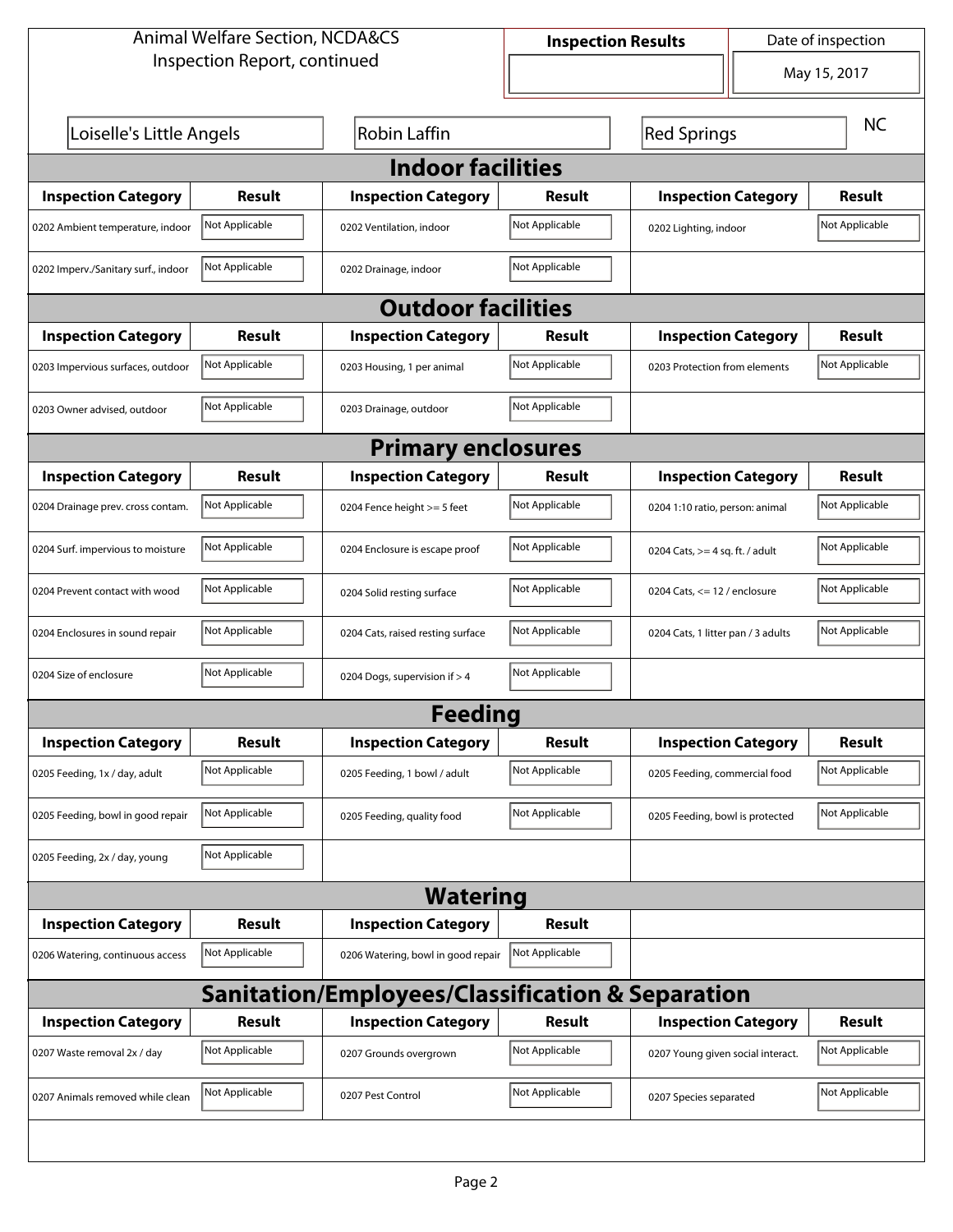| <b>Animal Welfare Section, NCDA&amp;CS</b>                               |                                       |                                                                         | Date of inspection<br><b>Inspection Results</b> |                                                                           |                |  |  |  |
|--------------------------------------------------------------------------|---------------------------------------|-------------------------------------------------------------------------|-------------------------------------------------|---------------------------------------------------------------------------|----------------|--|--|--|
|                                                                          | Inspection Report, continued          |                                                                         |                                                 | $\overline{\phantom{a}}$                                                  | May 15, 2017   |  |  |  |
| Loiselle's Little Angels                                                 |                                       | <b>Robin Laffin</b>                                                     |                                                 | <b>Red Springs</b>                                                        | <b>NC</b>      |  |  |  |
| <b>Sanitation/Employees/Classification &amp; Separation (continued)</b>  |                                       |                                                                         |                                                 |                                                                           |                |  |  |  |
| <b>Inspection Category</b>                                               | Result                                | <b>Inspection Category</b>                                              | Result                                          | <b>Inspection Category</b>                                                | <b>Result</b>  |  |  |  |
| 0207 Enclosure sanitized 2x / day                                        | Not Applicable                        | 0207 Number of employees                                                | Not Applicable                                  | 0207 Isolation area & signage                                             | Not Applicable |  |  |  |
| 0207 Method of sanitation                                                | Not Applicable                        | 0207 Females in estrus, separated                                       | Not Applicable                                  | 0207 Long term care program                                               | Not Applicable |  |  |  |
| 0207 Build./grnds., clean & repair                                       | Not Applicable                        | 0207 Owner perm, commingling                                            | Not Applicable                                  | 0207 Animals confined                                                     | Not Applicable |  |  |  |
|                                                                          |                                       | 0207 Young with dam                                                     | Not Applicable                                  |                                                                           |                |  |  |  |
| <b>Veterinary Care</b>                                                   |                                       |                                                                         |                                                 |                                                                           |                |  |  |  |
| <b>Inspection Category</b>                                               | <b>Result</b>                         | <b>Inspection Category</b>                                              | Result                                          | <b>Inspection Category</b>                                                | <b>Result</b>  |  |  |  |
| 0210 Program of veterinary care                                          | Not Applicable                        | 0210 Daily observation of animals                                       | Not Applicable                                  | 0210 Rabies vaccination                                                   | Not Applicable |  |  |  |
| 0210 Veterinary care when needed                                         | Not Applicable                        |                                                                         |                                                 |                                                                           |                |  |  |  |
|                                                                          |                                       | <b>Vehicles</b>                                                         |                                                 |                                                                           |                |  |  |  |
| 0301 Vehicles mechanically sound                                         | Not Applicable                        | 0301 Fresh air and ventilation                                          | Not Applicable                                  | 0301 Cargo area clean                                                     | Not Applicable |  |  |  |
|                                                                          |                                       | <b>Primary Enclosure Used in Transportation</b>                         |                                                 |                                                                           |                |  |  |  |
| <b>Inspection Category</b>                                               | <b>Result</b>                         | <b>Inspection Category</b>                                              | Result                                          | <b>Inspection Category</b>                                                | <b>Result</b>  |  |  |  |
| 0302 Construction of enclosure                                           | Not Applicable                        | 0302 Age and species separated                                          | Not Applicable                                  | 0302 Size of transport enclosure                                          | Not Applicable |  |  |  |
| 0302 Enclosure clean & sanitized                                         | Not Applicable                        |                                                                         |                                                 |                                                                           |                |  |  |  |
|                                                                          | <b>Transportation: Food and Water</b> |                                                                         |                                                 | <b>Transportation: Care</b>                                               |                |  |  |  |
| <b>Inspection Category</b>                                               | <b>Result</b>                         |                                                                         |                                                 | <b>Inspection Category</b>                                                | Result         |  |  |  |
| 0303 Food & water during transport Not Applicable                        |                                       |                                                                         |                                                 | 0304 Observation of animals                                               | Not Applicable |  |  |  |
|                                                                          |                                       | <b>General Statute 19A-32.1</b>                                         |                                                 |                                                                           |                |  |  |  |
| (a) Hold minimum 72 hours                                                | Not Applicable                        | (b) 1, 2, 3 Make available for adopt.                                   | Not Applicable                                  | (c) Viewing 3 days for 4 hours each                                       | Not Applicable |  |  |  |
| (d) If animal offsite, photo of animal<br>posted in conspicuous location | Not Applicable                        | (f) 1, 2, 3 Animals were returned to<br>owner, adopted or euth only     | Not Applicable                                  | (g) i, ii Owner surrender held unless<br>proof ownership & signed consent | Not Applicable |  |  |  |
| (h) Owned animal surrender, ask if<br>there has been a bite w/in 10 days | Not Applicable                        | (i) Release animal to person, record<br>of approved government photo ID | Not Applicable                                  |                                                                           |                |  |  |  |
|                                                                          |                                       |                                                                         |                                                 |                                                                           |                |  |  |  |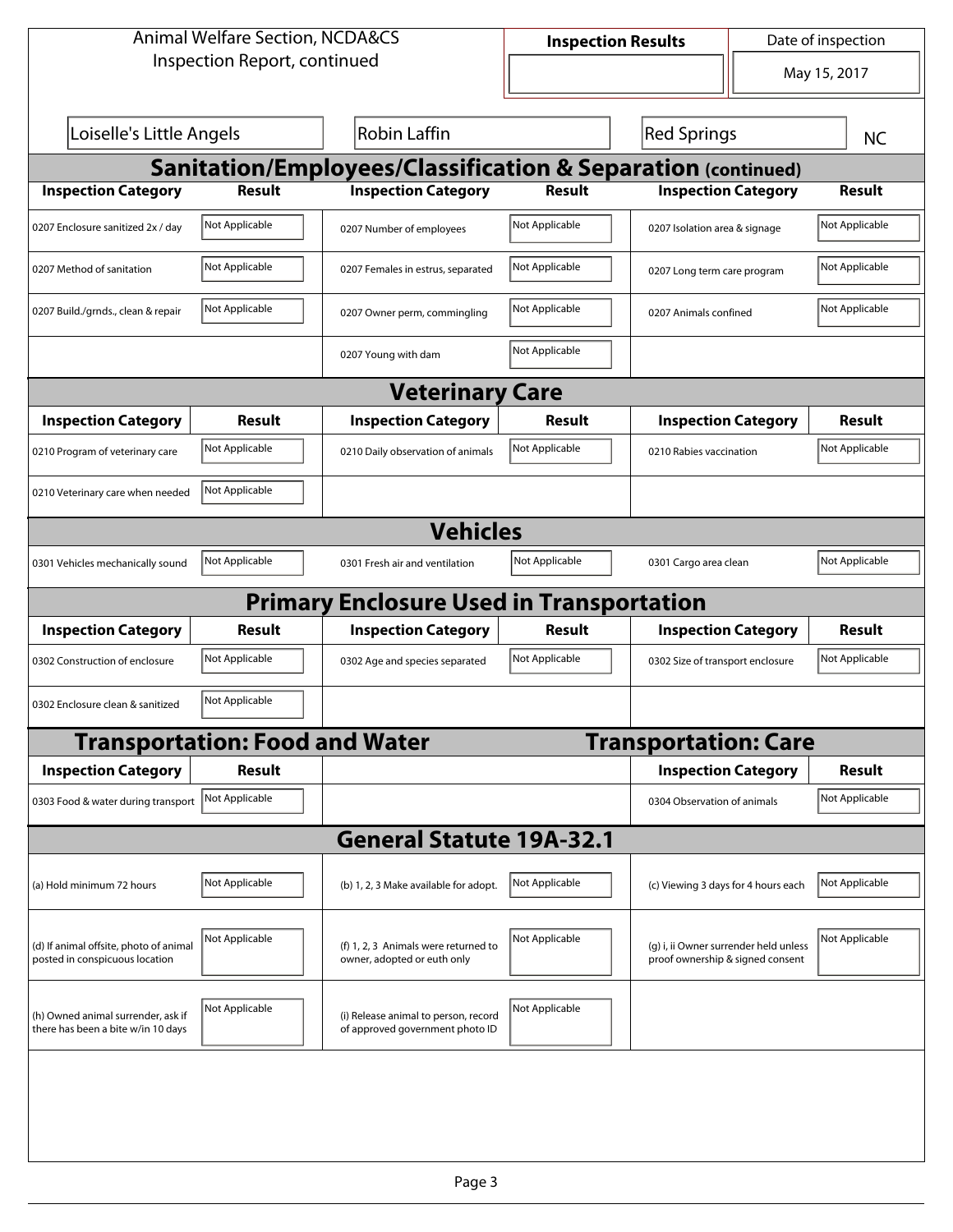|                                                                                                                       |                              | <b>Inspection Results</b> |                    | Date of inspection |
|-----------------------------------------------------------------------------------------------------------------------|------------------------------|---------------------------|--------------------|--------------------|
|                                                                                                                       |                              |                           |                    | May 15, 2017       |
| Loiselle's Little Angels                                                                                              | Robin Laffin                 |                           | <b>Red Springs</b> |                    |
|                                                                                                                       |                              |                           |                    | <b>NC</b>          |
|                                                                                                                       | <b>Narrative Explanation</b> |                           |                    |                    |
| This shelter was originally licensed on 3-3-17, purpose of today's visit is to perform a random inspection, to see    |                              |                           |                    |                    |
| how this shelter is operating, and to check their records. I arrived at 10:30am, no one was available on the          |                              |                           |                    |                    |
| property when I arrived. I did view at least 1 dog in the outdoor sheltering area, and I heard no dogs at all. I left |                              |                           |                    |                    |
| my card on the front gate to let Ms. Laffin know I had been by. At the time this report was completed (4:30pm), I     |                              |                           |                    |                    |
| have not heard back from Ms. Laffin.                                                                                  |                              |                           |                    |                    |
|                                                                                                                       |                              |                           |                    |                    |
| I will return at a later, unannounced time to check on this private shelter.                                          |                              |                           |                    |                    |
|                                                                                                                       |                              |                           |                    |                    |
|                                                                                                                       |                              |                           |                    |                    |
|                                                                                                                       |                              |                           |                    |                    |
|                                                                                                                       |                              |                           |                    |                    |
|                                                                                                                       |                              |                           |                    |                    |
|                                                                                                                       |                              |                           |                    |                    |
|                                                                                                                       |                              |                           |                    |                    |
|                                                                                                                       |                              |                           |                    |                    |
|                                                                                                                       |                              |                           |                    |                    |
|                                                                                                                       |                              |                           |                    |                    |
|                                                                                                                       |                              |                           |                    |                    |
|                                                                                                                       |                              |                           |                    |                    |
|                                                                                                                       |                              |                           |                    |                    |
|                                                                                                                       |                              |                           |                    |                    |
|                                                                                                                       |                              |                           |                    |                    |
|                                                                                                                       |                              |                           |                    |                    |
|                                                                                                                       |                              |                           |                    |                    |